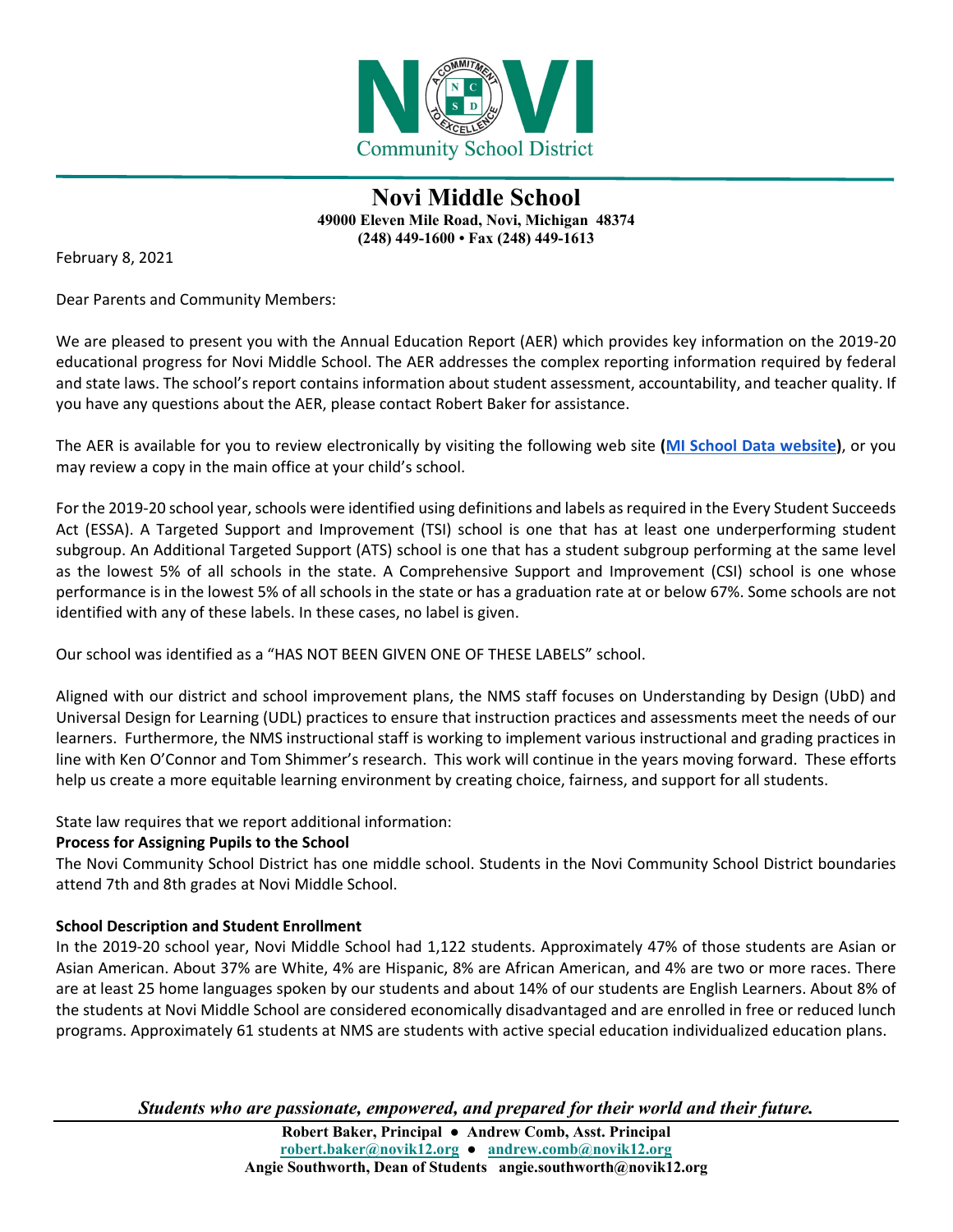

## **Novi Middle School 49000 Eleven Mile Road, Novi, Michigan 48374**

**(248) 449-1600 • Fax (248) 449-1613**

Upon registration, a resident must show proof of residency within the boundaries of the Novi Community School District. All seventh and eighth grade students in the Novi Community School District attend Novi Middle School. Throughout their two years at NMS, students develop new areas of interest through a variety of exploratory and elective classes including world languages (Spanish, French, Japanese, German), art, computers, life skills, vocal music and instrumental music (orchestra, band). NMS offers a wide range of clubs, sports, intramural and extracurricular activities.

#### **School Improvement Plan**

Novi Middle School, as part of the Novi Community School District, is accredited by AdvancEd and is continuing to maintain and enhance our School Improvement Plan.

#### **Core Curriculum**

In 2019-2020, the NCSD continued to refine its core curriculum maps, courses and units of study in the four core content areas (Math, English Language Arts, Science and Social Studies). This information can be viewed at the NCSD website: [tinyurl.com/9h9dqe8x](http://tinyurl.com/9h9dqe8x) and by clicking on the appropriate grade levels and content areas. With the implementation of Common Core State Standards (CCSS), the district has aligned its curriculum with grade level expectations and CCSS and structured common assessments which are aligned with state and national standards. The use of the Atlas Rubicon Curriculum Maps system provides a common structure and easily accessible warehouse for intended curriculum as well as actual curriculum presented.

#### **Nationally Normed Achievement Assessment Data**

Each fall and spring, Novi students in grades K-10 take the nationally-normed Northwest Evaluation Association (NWEA) Measures of Academic Progress (MAP) tests in Reading and Math. NWEA tests are unique in that they adapt to be appropriate for the student's level of learning. As a result, each student has the same opportunity to succeed and maintain a positive attitude toward testing. The Novi Middle School staff uses the results to improve our curriculum, instruction, and assessment procedures and to help all students be successful. Novi Middle School students consistently achieve higher than the national average. In the 2019-20 school year, eighth grade students were not able to complete the PSAT 8 assessment of English and math skills, due to the global pandemic.

#### **Local Assessments**

At NMS we use a variety of qualitative and quantitative methods (NWEA, M-STEP, local standardized assessments) to assess the whole child. Students are assessed both formally and informally in all classes using a variety of instruments including projects, performances and technology based presentations. Common assessments in mathematics, language arts, science and social studies were developed by NMS teachers and are administered to all students. Due to the pandemic in the spring of 2020, we did not administer M-STEP or PSAT assessments for this academic year. Instead, the table below shows scores from the previous year.

| Grade | M-STEP ELA 2018-2019 State<br>Percentage Proficient | Novi Middle School<br>Percentage Proficient | M-STEP Math 2018-<br>2019 State<br>Percentage Proficient | Novi Middle School<br>Percentage Proficient |
|-------|-----------------------------------------------------|---------------------------------------------|----------------------------------------------------------|---------------------------------------------|
|       |                                                     |                                             |                                                          |                                             |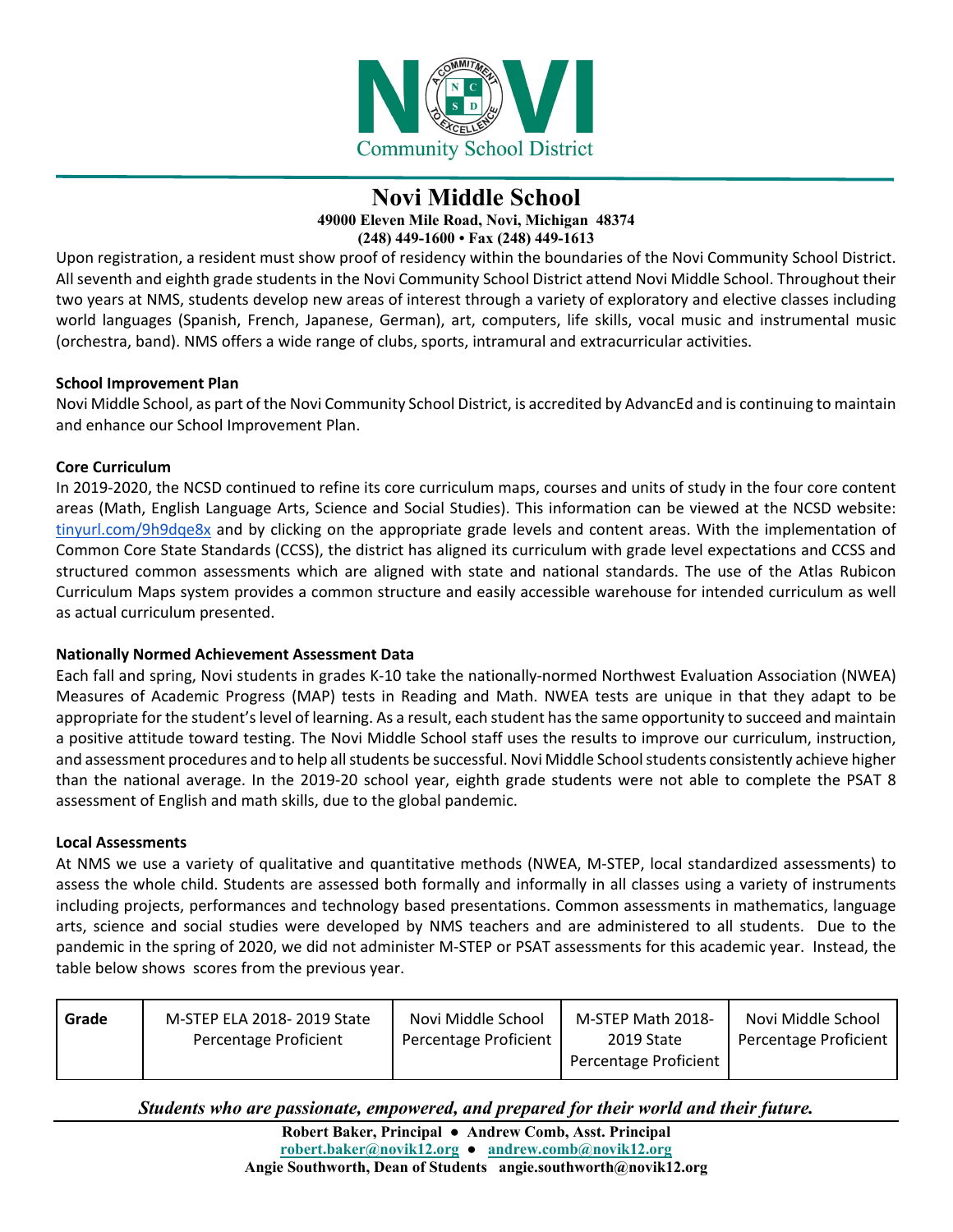

# **Novi Middle School**

**49000 Eleven Mile Road, Novi, Michigan 48374 (248) 449-1600 • Fax (248) 449-1613**

|   |                                                          | on M-STEP ELA 2018-<br>2019                                              |                                                        | on M-STEP Math<br>2018-2019                                               |
|---|----------------------------------------------------------|--------------------------------------------------------------------------|--------------------------------------------------------|---------------------------------------------------------------------------|
|   | 42.7%                                                    | 68.4%                                                                    | 35.7%                                                  | 75.8%                                                                     |
|   | <b>PSAT ELA 2018-2019 State</b><br>Percentage Proficient | Novi Middle School<br>Percentage Proficient<br>on PSAT ELA 2018-<br>2019 | PSAT Math 2018-<br>2019 State<br>Percentage Proficient | Novi Middle School<br>Percentage Proficient<br>on PSAT Math 2018-<br>2019 |
| 8 | 61.9%                                                    | 87.7%                                                                    | 41.4%                                                  | 75.9%                                                                     |

### **Parent Participation**

Parents participate in a wide range of activities at NMS. Their participation and support have enhanced and enriched the lives of our students and staff. Examples of parent participation include Parent Teacher Organization (PTO), MSBOA district and state festivals, MSVMA district and state festivals, new student and parent orientation, registration, assemblies, Activity Afternoons, Curriculum Night, Parent/Teacher Conferences and willing volunteers whenever needed throughout the year. NMS believes in providing information to parents on a regular basis. A weekly newsletter is sent to every parent to update families on upcoming events and school news. Report cards and online (MiStar Parent Portal) progress reports provide information on student progress. Bi-monthly parent teas with the principal provide useful information about school programs. NMS also hosts parent/teacher conferences twice a year. The number and percentage of parents participating in parent/teacher conferences are listed in the table below:

| School<br><b>Name</b> | Grade<br>Span | 2020-21 Fall<br><b>Conferences</b> | %   | 2019-20 Spring<br><b>Conferences</b> | %         | 2019-20 Fall Conferences | %   |
|-----------------------|---------------|------------------------------------|-----|--------------------------------------|-----------|--------------------------|-----|
| Novi Middle<br>School | 7-8           | 684                                | 61% | Canceled due to<br>pandemic          | <b>NA</b> | 655                      | 58% |

The Novi Middle School staff is committed to providing a safe learning space that supports academic achievement. I congratulate our students, parents and staff for their continued commitment to excellence and dedication to student learning and achievement. You are the reason for our success as a community of learners at Novi Middle School. Thank you.

Sincerely,